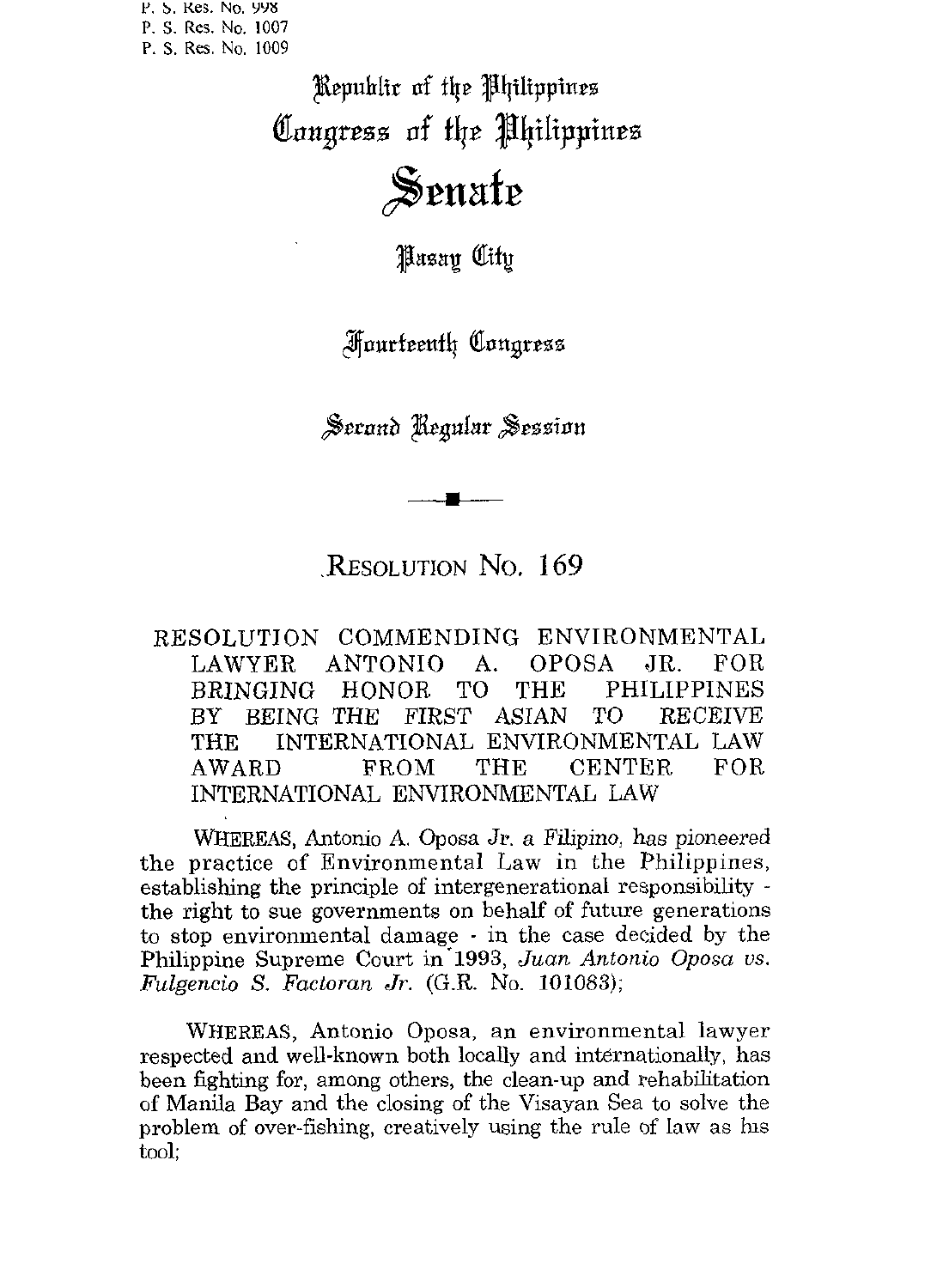WHEREAS, Antonio Oposa is a professor of Environmental Law in the University of the Philippines College of Law and the president of the *Batas Kalihasan* (Law of Nature) Foundation, a network of volunteer Filipino citizens who are working for the conservation, protection and restoration of the Earth, especially the Visayan Sea;

WHEREAS, Antonio Oposa is the first Asian recipient of the prestigious International Environmental Law award from the Center for International Environmental Law (CIEL);

WHEREAS, the CIEL is a nonprofit organization founded in **1989** and is based in Washington D.C. in the United States of America;

WHEREAS, the CIEL provides a full range of environmental legal services in both international and comparative national law, including policy research and publication, advice and advocacy, education and training, and institution building, and is working to use international law and institutions to protect the environment, promote human health, and ensure a just and sustainable society;

WHEREAS, the CIEL recognizes individuals who have made outstanding contributions to the effort to achieve solutions to environmental problems through international law and institutions;

WHEREAS, the CIEL International Environmental Law Award has recognized Antonio Oposa as "one of Asia's leading voices in the global arena of environmental law;"

WHEREAS, Antonio Oposa has likewise been previously awarded the prominent "The Outstanding Young Man" (TOYM) award of the Philippines and the highest United Nations honor in the field of environment, the UNEP Global 500 Roll of Honor;

WHEREAS, in these times where the entire world is reeling from the effects of climate change, the fight for the protection of Mother Earth being carried on by Antonio Oposa is inspiring: Now, therefore, be it